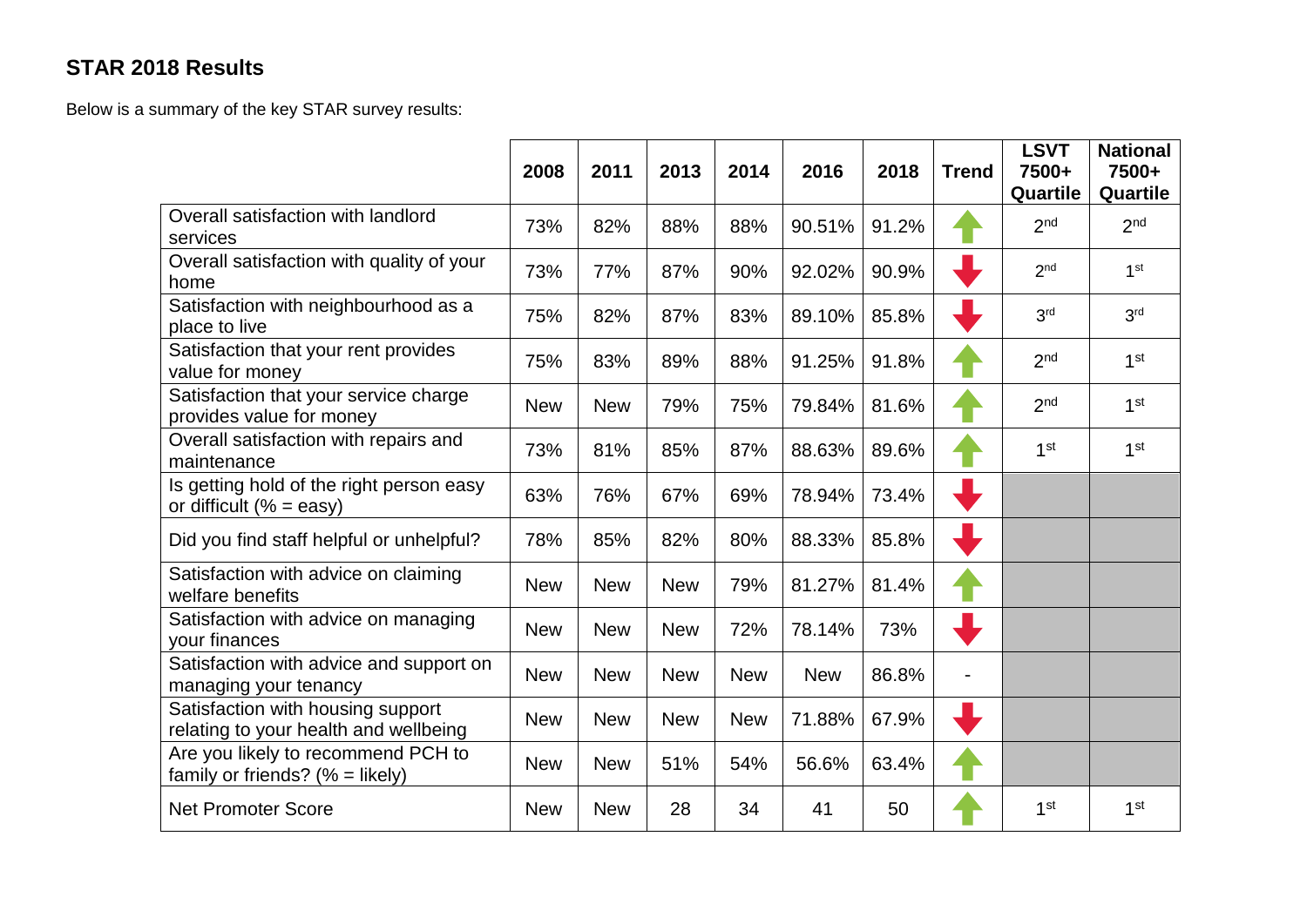|                                                                                                                                      | <b>A</b> Great<br><b>Deal</b> | <b>To Some</b><br><b>Extent</b> | <b>Not Very</b><br><b>Much</b> | <b>Not At</b><br>all |
|--------------------------------------------------------------------------------------------------------------------------------------|-------------------------------|---------------------------------|--------------------------------|----------------------|
| To what extent do you feel there are opportunities to get involved in<br>influencing decisions made by PCH about: Your Home          | 23.2%                         | 33.7%                           | 16.2%                          | 6.7%                 |
| To what extent do you feel there are opportunities to get involved in<br>influencing decisions made by PCH about: Your Neighbourhood | 20.1%                         | 30.8%                           | 17.9%                          | 10.3%                |
| To what extent do you feel there are opportunities to get involved in<br>influencing decisions made by PCH about: How PCH is run     | 20.8%                         | 30.6%                           | 16.0%                          | 8.6%                 |
| To what extent do you feel the following apply to PCH?<br>Make your neighbourhood a better place to live                             | 29.2%                         | 45.4%                           | 15.0%                          | 3.4%                 |
| To what extent do you feel the following apply to PCH?<br>Make your neighbourhood safer                                              | 27.1%                         | 39.6%                           | 15.5%                          | 6.5%                 |
| To what extent do you feel the following apply to PCH?<br>Make your neighbourhood cleaner and greener                                | 29.6%                         | 37.9%                           | 19.9%                          | 7.2%                 |
| To what extent do you feel the following apply to PCH?<br><b>Trustworthy</b>                                                         | 56.0%                         | 31.1%                           | 3.5%                           | 1.9%                 |
| To what extent do you feel the following apply to PCH?<br><b>Friendly and approachable</b>                                           | 64.1%                         | 27.6%                           | 3.6%                           | 1.5%                 |
| To what extent do you feel the following apply to PCH?<br>Promote the interests of residents                                         | 38.6%                         | 35.4%                           | 10.4%                          | 3.6%                 |
| To what extent do you feel the following apply to PCH?<br><b>Treats everyone fairly</b>                                              | 49.4%                         | 29.6%                           | 5.3%                           | 4.4%                 |
| How well informed do you feel about the following?<br>How to pay rent and service charges                                            | 73.3%                         | 19.8%                           | 1.9%                           | 1.2%                 |
| How well informed do you feel about the following?<br>How to complain                                                                | 53.0%                         | 30.0%                           | 8.1%                           | 3.2%                 |
| How well informed do you feel about the following?<br>What standard of service should be expected                                    | 54.5%                         | 30.6%                           | 7.9%                           | 2.0%                 |
| How well informed do you feel about the following?<br>How we are performing                                                          | 48.2%                         | 34.6%                           | 8.4%                           | 2.2%                 |
| How well informed do you feel about the following?<br>Events organised by PCH in your neighbourhood                                  | 26.7%                         | 28.4%                           | 15.3%                          | 9.6%                 |
| How well informed do you feel about the following?<br>Plans for your neighbourhood                                                   | 23.5%                         | 25.9%                           | 16.0%                          | 12.4%                |